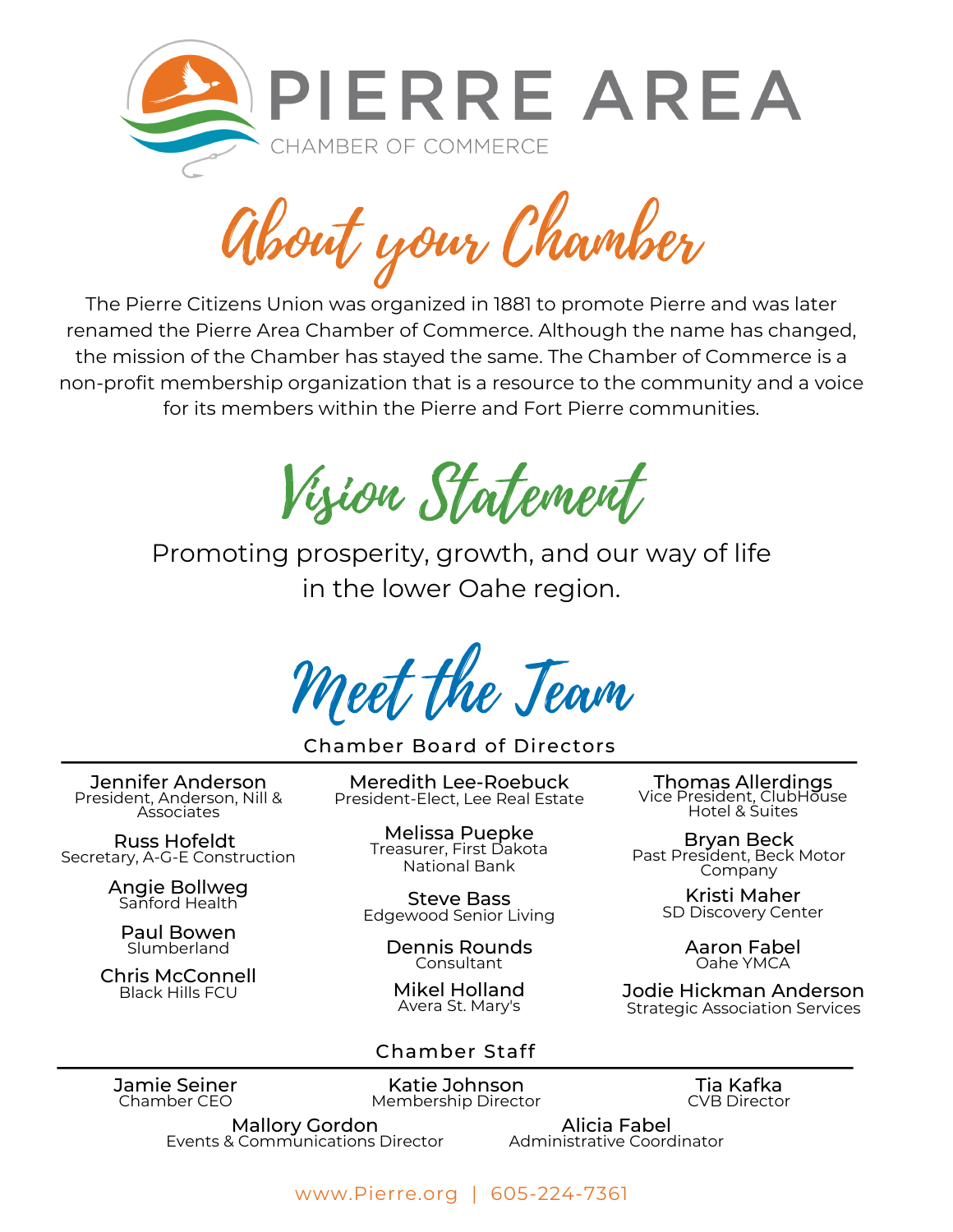MembershipADVANTAGES

The Pierre Area Chamber of Commerce promotes prosperity, growth & our way of life in the lower Oahe region.

**..............** 

Benefits of...

| <b>ANGLER INVESTOR \$400</b> Valued at \$1,200<br>All members can enjoy these Chamber benefits:                                                                                                                                                                                                                                                                                                                                                                                                                                                                                                                                                                    | Monthly<br>\$40 | Quarterly<br>\$100 |
|--------------------------------------------------------------------------------------------------------------------------------------------------------------------------------------------------------------------------------------------------------------------------------------------------------------------------------------------------------------------------------------------------------------------------------------------------------------------------------------------------------------------------------------------------------------------------------------------------------------------------------------------------------------------|-----------------|--------------------|
| • Ability to place membership news in monthly Chamber Newsletters<br>• Ability to display your brochure/business cards in Chamber office<br>• Enhanced membership listing with logo, photos and links to website & social media pages<br>• Includes business listing in annual Visitor Guide.<br>• Member pricing on network & educational opportunities<br>• Capability to list hot deals and job postings on web site<br>• Opportunity to become a board member<br>• Qualify to host/co-host a Business After Hours event<br>• Promoted as a business that participates in the Loyal 2 Local campaign<br>• Member mailing labels free of charge (1 set per year) |                 |                    |
| <b>WAVEMAKER INVESTOR \$1,000</b> Valued at \$2,200                                                                                                                                                                                                                                                                                                                                                                                                                                                                                                                                                                                                                | Monthly         | Quarterly          |
| Wavemaker investors receive all Angler benefits, plus:<br>• \$500 in sponsorship credit<br>• 1 Month web banner ad<br>• Visitor Center display (small)                                                                                                                                                                                                                                                                                                                                                                                                                                                                                                             | \$90            | \$250              |
| <b>PRAIRIE INVESTOR \$2,500</b> Valued at \$4,800                                                                                                                                                                                                                                                                                                                                                                                                                                                                                                                                                                                                                  | Monthly         | Quarterly          |
| Prairie Investors receive all Angler benefits, plus:<br>• \$2,000 in sponsorship credit<br>• 3 months of website advertisements<br>• Chamber will advertise I social media post of your business<br>• Visitor Center display (medium)                                                                                                                                                                                                                                                                                                                                                                                                                              | \$215           | \$625              |
| RINGNECK INVESTOR \$5,000 Valued at \$10,000                                                                                                                                                                                                                                                                                                                                                                                                                                                                                                                                                                                                                       | Monthly         | Quarterly          |
| Ringneck Investors receive all Angler benefits, plus:<br>• \$4,750 in sponsorship credit<br>• Newsletter article in a monthly chamber newsletter<br>• One Loyal 2 Local radio ad on rotation<br>• 6 months of website advertisements                                                                                                                                                                                                                                                                                                                                                                                                                               | \$420           | \$1250             |
| • Pop-up sponsorship opportunities (Lunch & Learn's, workshops, seminars, etc.)<br>• Invitation to President's Circle events (2 per year)<br>• Chamber will advertise 2 social media posts of your business<br>• Visitor Center display (large)                                                                                                                                                                                                                                                                                                                                                                                                                    |                 |                    |
| <b>HORIZON INVESTOR \$12,000 (VIP)</b>                                                                                                                                                                                                                                                                                                                                                                                                                                                                                                                                                                                                                             | Monthly         | Quarterly          |
| Horizon Investors receive all Angler benefits, plus:<br>• \$12,000 in sponsorship credit<br>• Exclusive sponsorship opportunities                                                                                                                                                                                                                                                                                                                                                                                                                                                                                                                                  | \$1000          | \$3000             |



Fully customizable options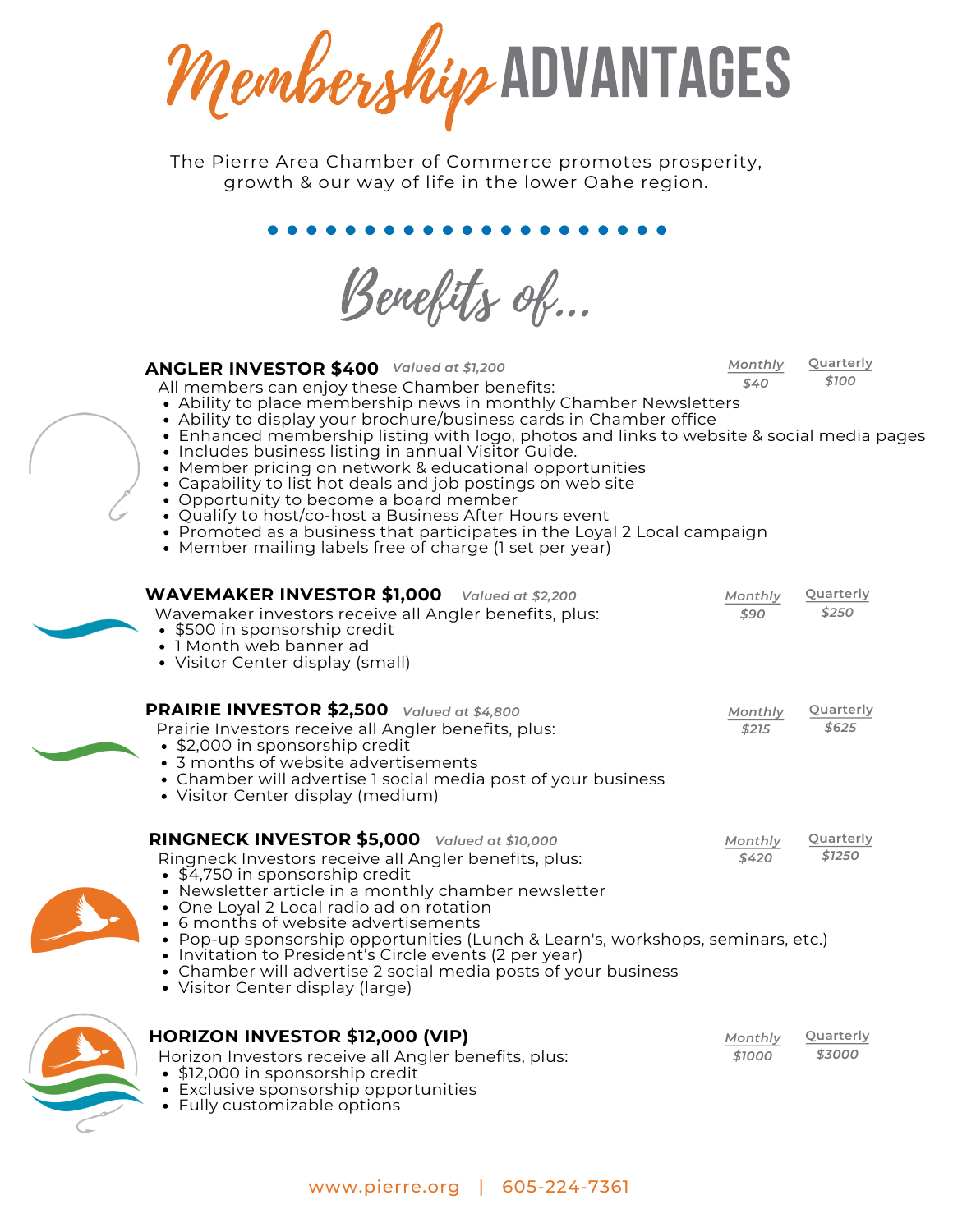New Member INVESTMENT FORM

|                                                                                   | Business Phone: __________________________Cell Phone: ___________________________ |  |  |  |  |
|-----------------------------------------------------------------------------------|-----------------------------------------------------------------------------------|--|--|--|--|
|                                                                                   |                                                                                   |  |  |  |  |
|                                                                                   |                                                                                   |  |  |  |  |
|                                                                                   | Instagram Handle:___________________________________Other:_______________________ |  |  |  |  |
| Company Representatives:                                                          |                                                                                   |  |  |  |  |
|                                                                                   |                                                                                   |  |  |  |  |
|                                                                                   |                                                                                   |  |  |  |  |
|                                                                                   |                                                                                   |  |  |  |  |
| Description of Business for Chamber website: ___________________________________  |                                                                                   |  |  |  |  |
|                                                                                   |                                                                                   |  |  |  |  |
|                                                                                   |                                                                                   |  |  |  |  |
| Key Words for Optimizing an Online Business Search: _____________________________ |                                                                                   |  |  |  |  |
|                                                                                   |                                                                                   |  |  |  |  |
|                                                                                   |                                                                                   |  |  |  |  |
|                                                                                   |                                                                                   |  |  |  |  |
|                                                                                   |                                                                                   |  |  |  |  |

## **ANNUAL INVESTMENT OPTIONS**

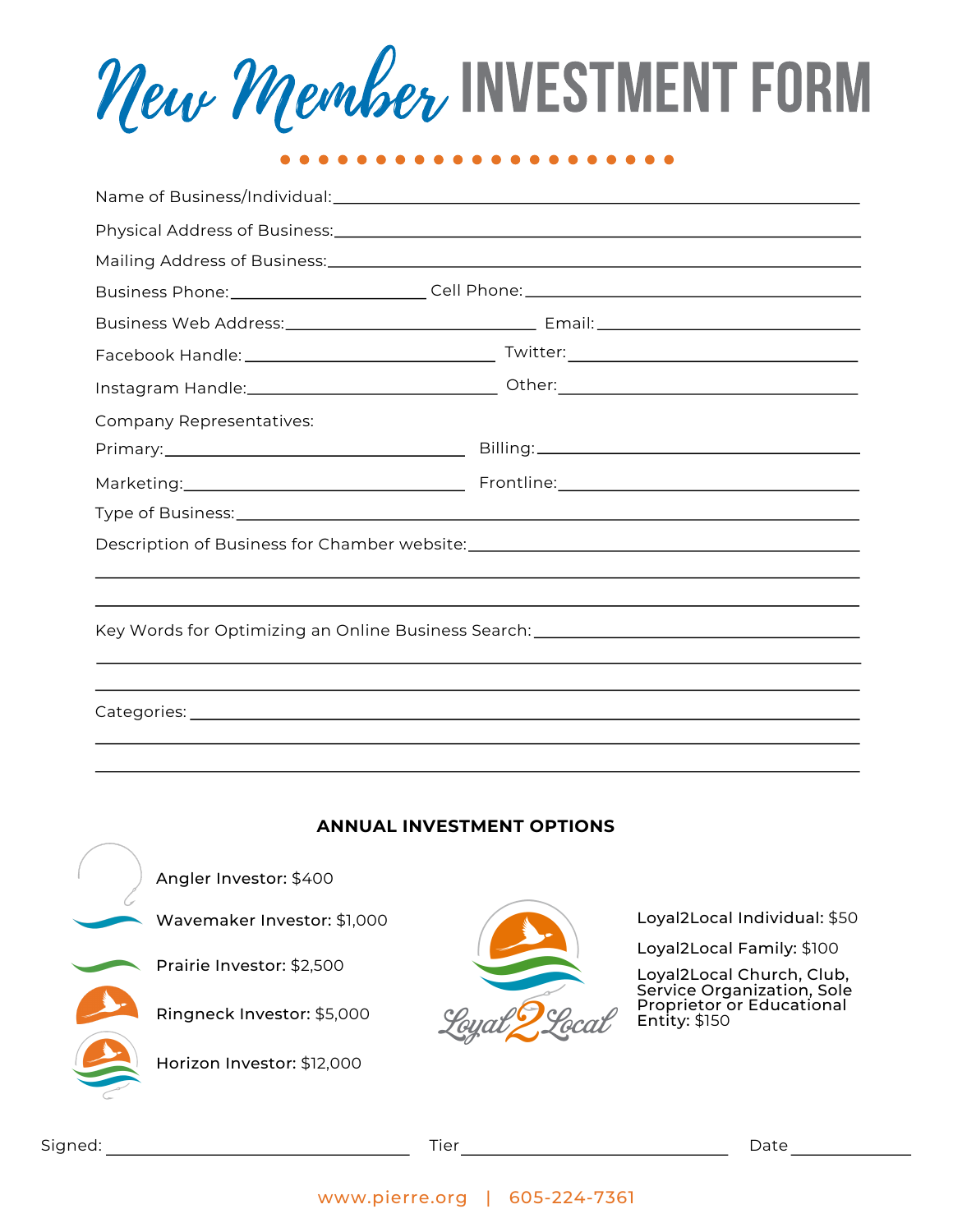\_\_\_\_\_\_\_\_ Date \_\_\_\_\_\_\_\_\_\_\_\_\_\_\_



For our records and Visitor Guide Directory, please indicate any and all categories your business or organization falls under.

| <b>ADVERTISING &amp; MEDIA</b>           | <b>COMPUTERS &amp;</b>                                       |
|------------------------------------------|--------------------------------------------------------------|
| Advertising/Promotions                   | <b>TELECOMMUNICATIONS</b>                                    |
| Graphic Design                           | <b>Computer Service/Sales</b>                                |
| Marketing                                | Telecommunications                                           |
| Press/Publications/Radio                 |                                                              |
| Printing & Typesetting Services          | <b>FAMILY, COMMUNITY &amp; CIVIC</b><br><b>ORGANIZATIONS</b> |
| <b>Public Relations</b>                  | Churches                                                     |
| Signs & Banners                          | Community Organizations                                      |
| Videography                              |                                                              |
|                                          | <b>FINANCE &amp; INSURANCE</b>                               |
| <b>AGRICULTURE &amp; OUTDOOR</b>         | Accountants                                                  |
| Agriculture                              | <b>Banks &amp; Credit Unions</b>                             |
| Fishing                                  | <b>Financial &amp; Investment Services</b>                   |
| Forestry                                 | Insurance                                                    |
| Guides                                   | Mortgage Banking                                             |
| Hunting                                  |                                                              |
| Lodges                                   | <b>GOVERNMENT, EDUCATION &amp;</b>                           |
| <b>ARTS, CULTURE &amp; ENTERTAINMENT</b> | <b>INDIVIDUALS</b><br>Education                              |
| <b>Art Galleries</b>                     | <b>Elected Officials</b>                                     |
| Arts & Crafts                            | Government                                                   |
| Entertainment                            |                                                              |
|                                          |                                                              |
| Event Planning                           |                                                              |
|                                          | <b>HEALTH CARE</b>                                           |
| <b>AUTOMOTIVE &amp; MARINE</b>           | Assisted Living                                              |
| ATV/Recreational Vehicles                | Chiropractors                                                |
| Automotive                               | Dental                                                       |
| Marine Charters, Sales & Services        | <b>Holistic Health</b>                                       |
|                                          | <b>Hospitals &amp; Clinics</b>                               |
| <b>BUSINESS &amp; PROFESSIONAL</b>       | <b>Medical Supply</b>                                        |
| <b>SERVICES</b><br>Consultants           | <b>Optical Services</b>                                      |
| <b>Human Resources Services</b>          | Pharmaceutical                                               |
|                                          |                                                              |
| <b>CONSTRUCTION, CONTRACTORS</b>         | <b>HOME &amp; GARDEN</b>                                     |
| <b>&amp; SUBCONTRACTORS</b>              | Carpets & Interiors                                          |
| Architectural Design & Building          | Home Furnishings                                             |
| <b>Construction Management</b>           | Interior Design                                              |
| Contractors                              | Landscaping                                                  |
| Carpenters                               |                                                              |
| Electricians                             | <b>LEGAL</b>                                                 |
| <b>Heating &amp; Cooling</b>             | Attorneys                                                    |
| Painting                                 | Legal Services                                               |
| Plumbing<br>Welding                      | Tax Preparation<br><b>Title Services</b>                     |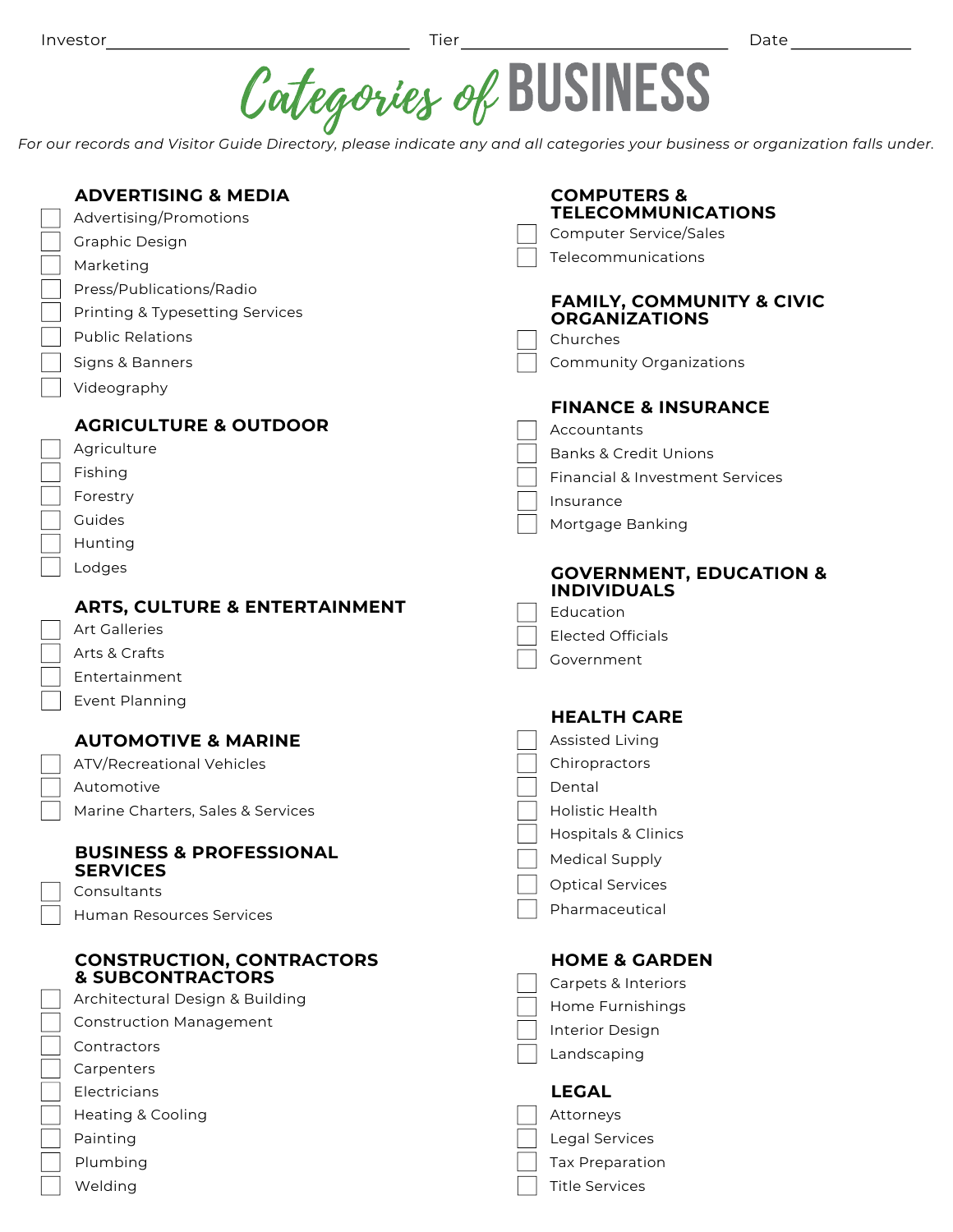| <b>LODGING &amp; TRAVEL</b><br>Attractions          | <b>SHOPPING &amp; SPECIALTY</b><br><b>RETAIL</b> |
|-----------------------------------------------------|--------------------------------------------------|
| Hotels/Motels                                       | Antiques/Estate Sales/Consignments               |
| Resorts                                             | <b>Books &amp; Stationary</b>                    |
| <b>Travel Agencies</b>                              | Children's Clothing/Toys                         |
|                                                     | Clothing/Shoes                                   |
|                                                     | Drug & Variety Stores                            |
| MANUFACTURING,<br><b>PRODUCTION &amp; WHOLESALE</b> | Florists                                         |
| Manufacturing & Production                          | <b>Gifts &amp; Specialty Items</b>               |
| Wholesale                                           | Beauty/Cosmetics                                 |
|                                                     | Jewelry                                          |
| <b>PERSONAL SERVICES &amp; CARE</b>                 | <b>Shopping Centers</b>                          |
| <b>Beauty Salons/Spas</b>                           | Office Furniture & Supplies                      |
| Childcare                                           | Photographers/Photo Finishing/Framing            |
| <b>Cleaning Services</b>                            | Hardware                                         |
| Counseling                                          | Mail Services/Shipping                           |
| Dry Cleaners                                        |                                                  |
| <b>Funeral &amp; Cremation Services</b>             | <b>SPORTS &amp; RECREATION</b>                   |
| Massage Therapy                                     | Country Clubs                                    |
| <b>Personal Services</b>                            | Dance                                            |
|                                                     | Fitness                                          |
| <b>Security Services</b>                            | <b>Sporting Goods</b>                            |
| <b>PETS &amp; VETERINARY</b>                        |                                                  |
| Pets/Adoption                                       | <b>TRANSPORTATION</b>                            |
| Veterinarians                                       | Taxi                                             |
|                                                     | Car/Bus Rental                                   |
| <b>PUBLIC UTILITIES &amp;</b>                       |                                                  |
| <b>ENVIRONMENT</b>                                  | <b>OTHER</b>                                     |
| Utilities                                           |                                                  |
| Waste Management                                    |                                                  |
| <b>REAL ESTATE, MOVING &amp; STORAGE</b>            |                                                  |
| Apartments/Rentals                                  |                                                  |
| Property Leasing & Management                       |                                                  |
| <b>Real Estate Services</b>                         |                                                  |
| Storage                                             |                                                  |
|                                                     |                                                  |
| <b>RESTAURANTS, FOOD &amp;</b><br><b>BEVERAGES</b>  |                                                  |
| Catering                                            |                                                  |
| <b>Grocery Store</b>                                |                                                  |
| Liquor Store                                        |                                                  |
|                                                     |                                                  |

Lounge/Bar

 $\begin{bmatrix} \phantom{-} \\ \phantom{-} \end{bmatrix}$ 

- Restaurant
- Specialty Dining

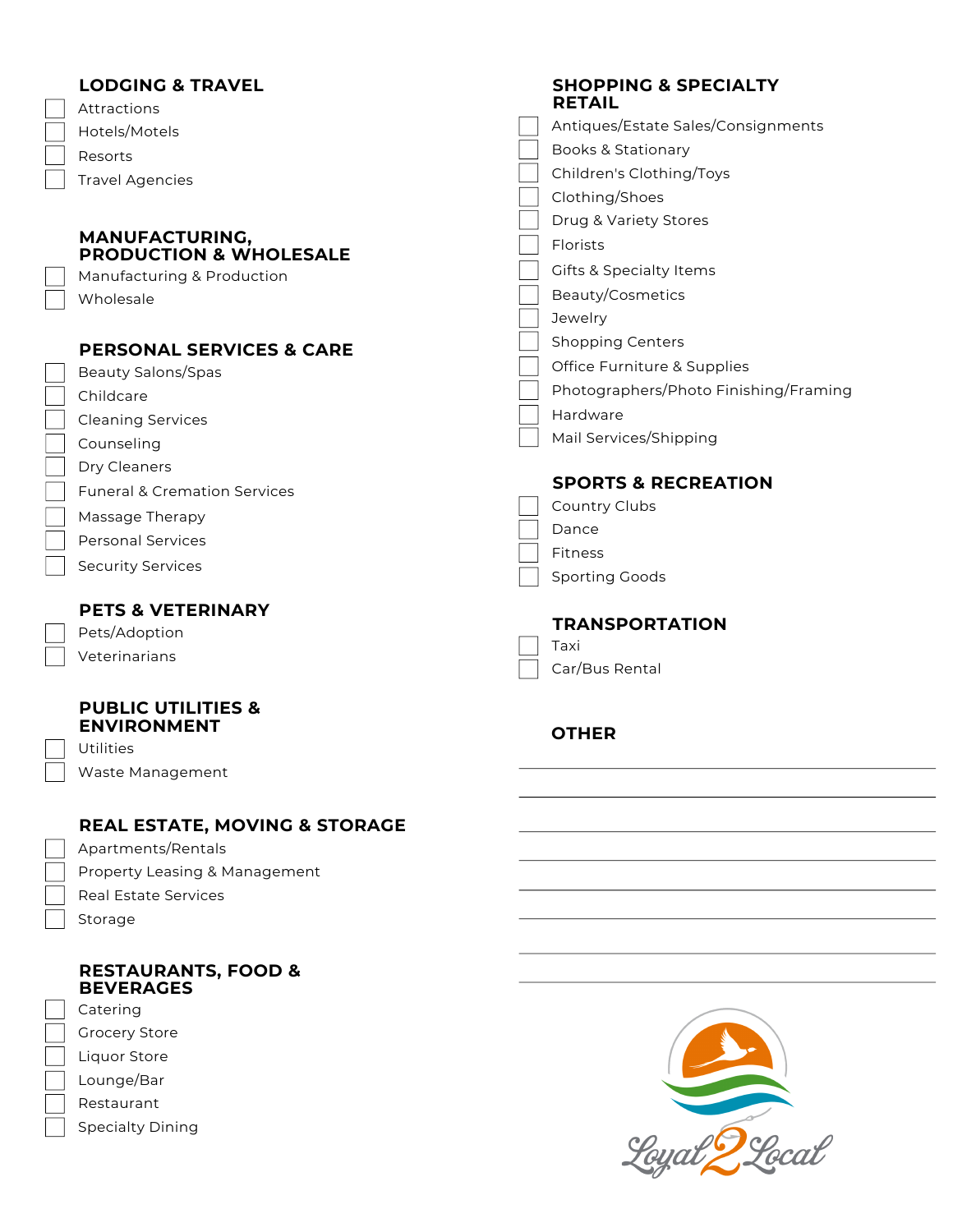|                                                                                                                                                                               | a la Carte EVENTS                                               |  |  |  |  |  |
|-------------------------------------------------------------------------------------------------------------------------------------------------------------------------------|-----------------------------------------------------------------|--|--|--|--|--|
| ** Exclusive Sponsorship Opportunity for Horizon Investors only.<br>This contract is good for one year from renewal date. Investor is responsible for redeeming all benefits. |                                                                 |  |  |  |  |  |
| <b>LEGISLATIVE WELCOME</b><br>Tuesday, January 14, 2020                                                                                                                       | <b>PARADE OF LIGHTS</b><br>Monday, November 23, 2020            |  |  |  |  |  |
| \$2,500 Presenting Sponsor** (Includes 2 Tables of 8)                                                                                                                         | \$1,500 Presenting Sponsor**                                    |  |  |  |  |  |
| \$500 Dessert Sponsor (1)                                                                                                                                                     | \$150 Award Sponsor (5)                                         |  |  |  |  |  |
| \$300 Per Table (Table of 8)                                                                                                                                                  |                                                                 |  |  |  |  |  |
| \$100 Community Feature Sponsor (10)                                                                                                                                          | <b>ANNUAL CELEBRATION</b><br>Thursday, December 3, 2020         |  |  |  |  |  |
| \$40 Per Ticket (Attendee and/or Legislator)                                                                                                                                  | \$5,000 Entertainment Sponsor** (Includes 2 Tables of 8)        |  |  |  |  |  |
| AG APPRECIATION BANQUET                                                                                                                                                       | \$500 Table Sponsor (Table of 8)                                |  |  |  |  |  |
| Thursday, March 5, 2020                                                                                                                                                       | \$300 Awards Sponsor (5)                                        |  |  |  |  |  |
| \$2,500 Entertainment Sponsor** (Includes 2 Tables of 8)                                                                                                                      | \$100 Dessert Sponsor (5)                                       |  |  |  |  |  |
| \$500 Award Sponsor (2)                                                                                                                                                       | \$65 Individual Ticket                                          |  |  |  |  |  |
| \$300 Table Sponsor (Table of 8)                                                                                                                                              |                                                                 |  |  |  |  |  |
| \$100 Dessert Sponsor (5)                                                                                                                                                     | <b>WEBSITE ADVERTISEMENT</b><br>Between January - December 2020 |  |  |  |  |  |
| <b>LEADERCAST LIVE</b>                                                                                                                                                        | \$100 Website Ad (Per Month)                                    |  |  |  |  |  |
| Thursday, May 14, 2020                                                                                                                                                        | Months: JFMAMJJASOND                                            |  |  |  |  |  |
| \$2,000 Presenting Sponsor** (Includes 5 tickets)                                                                                                                             | <b>FACEBOOK ADVERTISEMENT BOOST</b>                             |  |  |  |  |  |
| \$500 Break Sponsor                                                                                                                                                           | Between January - December 2020                                 |  |  |  |  |  |
| \$250 Welcome Packet                                                                                                                                                          | \$100 Per Post                                                  |  |  |  |  |  |
| \$65 Per Ticket (\$80 non-members)                                                                                                                                            | <b>LARGE ENVELOPE MAILING AD</b>                                |  |  |  |  |  |
| <b>GOLF CLASSIC</b>                                                                                                                                                           | Mailed to over 10,000 visitors annually                         |  |  |  |  |  |
| Thursday, June 4, 2020                                                                                                                                                        | \$105 Bottom Business Card Size Ad (2)                          |  |  |  |  |  |
| \$2,000 Champion Sponsor** (Includes 1 Team of 4)                                                                                                                             | \$210 Flap of Envelope (1)                                      |  |  |  |  |  |
| \$500 Eagle Sponsor (1)                                                                                                                                                       | \$260 Top Row Ads (2)                                           |  |  |  |  |  |
| \$400 Team Sponsor (Team of 4)                                                                                                                                                | \$260 Middle Row Ads (2)                                        |  |  |  |  |  |
| \$250 Prize Sponsor (2)                                                                                                                                                       | <b>MASS MAILING</b>                                             |  |  |  |  |  |
| \$200 Special Feature Sponsor                                                                                                                                                 | Distributed to prospective sportsmen visitors                   |  |  |  |  |  |
| \$100 Hole Sponsor (18)                                                                                                                                                       | \$350 Featured in Hunting Brochure                              |  |  |  |  |  |
|                                                                                                                                                                               | \$350 Featured in Fishing Brochure                              |  |  |  |  |  |
| <b>TASTE OF PIERRE</b><br>Thursday, June 18, 2020                                                                                                                             |                                                                 |  |  |  |  |  |
| \$3,000 Stage Sponsor**                                                                                                                                                       | <b>VISITOR GUIDE ADS</b><br>Distributed to over                 |  |  |  |  |  |
| \$250 Bar Sponsor (5)                                                                                                                                                         | Non-<br>Chamber<br>20,000 visitors annually<br>Member<br>Member |  |  |  |  |  |
| \$100 Johnny on the Spot Sponsor (5)                                                                                                                                          | <b>Back Cover</b><br>\$1960<br>\$2475                           |  |  |  |  |  |
|                                                                                                                                                                               | Inside Front/Back<br>\$1640<br>\$2060                           |  |  |  |  |  |
| <b>LEADERSHIP PIERRE</b>                                                                                                                                                      | Full Page<br>\$1650<br>\$1325                                   |  |  |  |  |  |
| September 2020 - May 2021<br>\$2,000 Program Champion**                                                                                                                       | \$1140<br>Half Page<br>\$900                                    |  |  |  |  |  |
| \$500 Session Sponsor (9)                                                                                                                                                     | \$620<br>Quarter Page<br>\$505                                  |  |  |  |  |  |
| \$250 Lunch Sponsor (9)                                                                                                                                                       | One-Eighth Page<br>\$370<br>\$480                               |  |  |  |  |  |
| \$150 Snack Sponsor (9)                                                                                                                                                       | $\overline{\mathcal{F}}$<br>A la Carte Total:                   |  |  |  |  |  |
|                                                                                                                                                                               | - Sponsorship Credit:                                           |  |  |  |  |  |
| Investor<br>Signature                                                                                                                                                         | \$<br>Added Investment:                                         |  |  |  |  |  |
| Chamber                                                                                                                                                                       | + Tier Investment:                                              |  |  |  |  |  |
| Signature                                                                                                                                                                     | $\boldsymbol{\hat{\phi}}$<br>Investment Total:                  |  |  |  |  |  |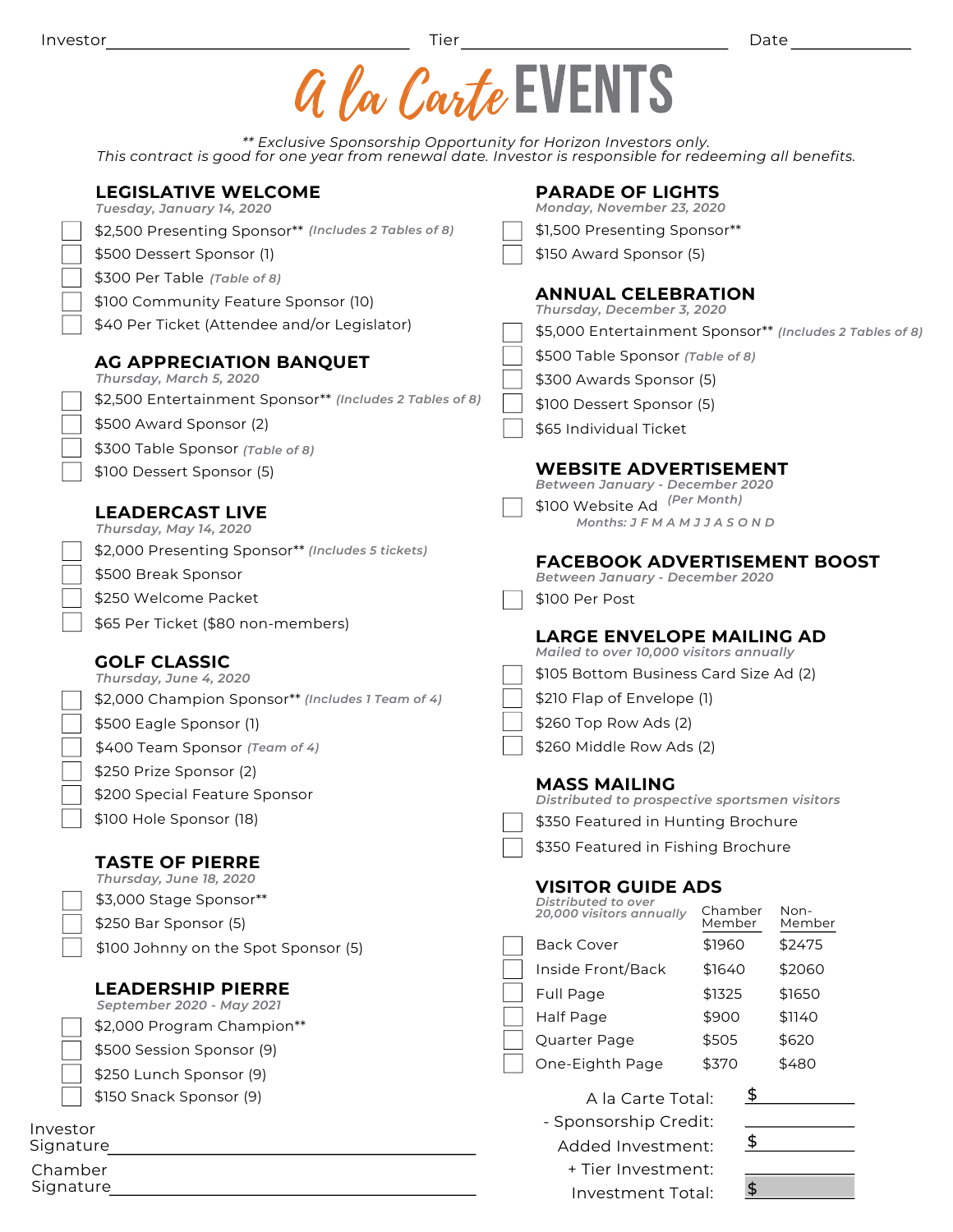# Involved! **GET**

Projects, events, initiatives and programs don't take shape on their own. It takes manpower to turn a great idea into a wonderful experience. Our chamber committees and programs can help do just that. It also gives our members the opportunity to collaborate and network while developing leadership skills and sharing your expertise. To join a committee contact ContactChamber@pierre.org or call (605) 224-7361.

#### Agri-Interest Committee

- Promotes ties between agriculture-based interests and the Pierre/Ft. Pierre business community
- Meets the 2nd Wednesday November April at 1 PM
- Sub-Committees: Ag Field Day, Ag Scholarships and Ag-Appreciation Banquet

## Events Committee

- Makes sure any event under the Chamber meets the vision. Looks for opportunities to generate non-dues revenue. Provides resources to encourage events in the community
- Meets the 2nd Monday of each month at 1 PM
- Sub-Committees: Leadercast, Golf Classic, Harley Raffle, Parade of Lights and Annual Celebratio

## Hospitality Committee

- Welcomes visitors and new residents to the area, cross promotes area events and attractions, encourages improved customer service practices
- Meets the 2nd Tuesday of each month at 3:30 PM
- Sub-Committees: Rooster Rush, National Travel and Tourism Week and Welcome Newcomers

## Business After Hours

- Occurs quarterly, with 6 participating businesses at each event
- Host location must offer a cash-bar & hors d'oeuvres
- Each business must bring a door prize of \$50 value or more
- To participate in Business After Hours, contact: Katie Johnson

## Leadership Pierre

- Nine month program for current and emerging leaders in the Pierre/Ft. Pierre communities
- Develop individual skills, gather awareness of trends, challenges and issues that face Hughes & Stanley Counties
- To apply, contact: Jamie Seiner, CEO

## Seminars and Lunch & Learn's

- Occurs sporadically throughout the year
- Covers subjects like: customer service, managing difficult employees, finances, etc.
- Members are offered a discounted rate on seminars; Lunch & Learn sessions are free to attend
- To suggest a topic or speaker, contact: Katie Johnson

## Ambassadors Committee

- An extension of the Chamber team, committed to helping fulfill our mission of building a strong, vital business community through outreach, retention and representation
- Meets the 2nd Wednesday of the month at 11:30 AM
- Sub-Committees: Ribbon Cuttings, Open Houses, Grand Openings, Ground Breakings and Business After Hours

# Government Relations Committee

- Ensures member businesses have a voice in the political process on a local, state and national level
- Meets as needed
- Sub-Committees: Candidate Forums, Cracker Barrels and Legislative Welcome

# Sports & Recreation Committee

- A coalitioin of those involved in all sporting and recreation activities. Creating community awareness about what opportunities exist, and supporting sports and recreation growth in the area
- Meets as needed

# Attend Business After Hours Events

The Pierre Area Chamber holds four Business After Hour events each year. The hosting sponsors provide wonderful door prizes and it is a great chance to network over appetizers and drinks. Check out the schedule in your MIC. Contact the Membership Director to discuss hosting availability.

# Attend Chamber Events

Events are held throughout the year to showcase our community and recognize important people and industries in the Pierre area. These events are always a great networking opportunity and offer a cost-effective way to market your business. View the chamber's calendar on our website, www.pierre.org

# Invest In Your Staff Through Leadership Pierre

This is a comprehensive program for current and emerging leaders to analyze characteristics associated with leadership, develop individual skills, and gather an awareness of trends, challenges and issues that face Hughes & Stanley County.

# Get Your Staff Involved

There is a committee or taskforce designed to suit everyone. Find a complete list in the MIC.